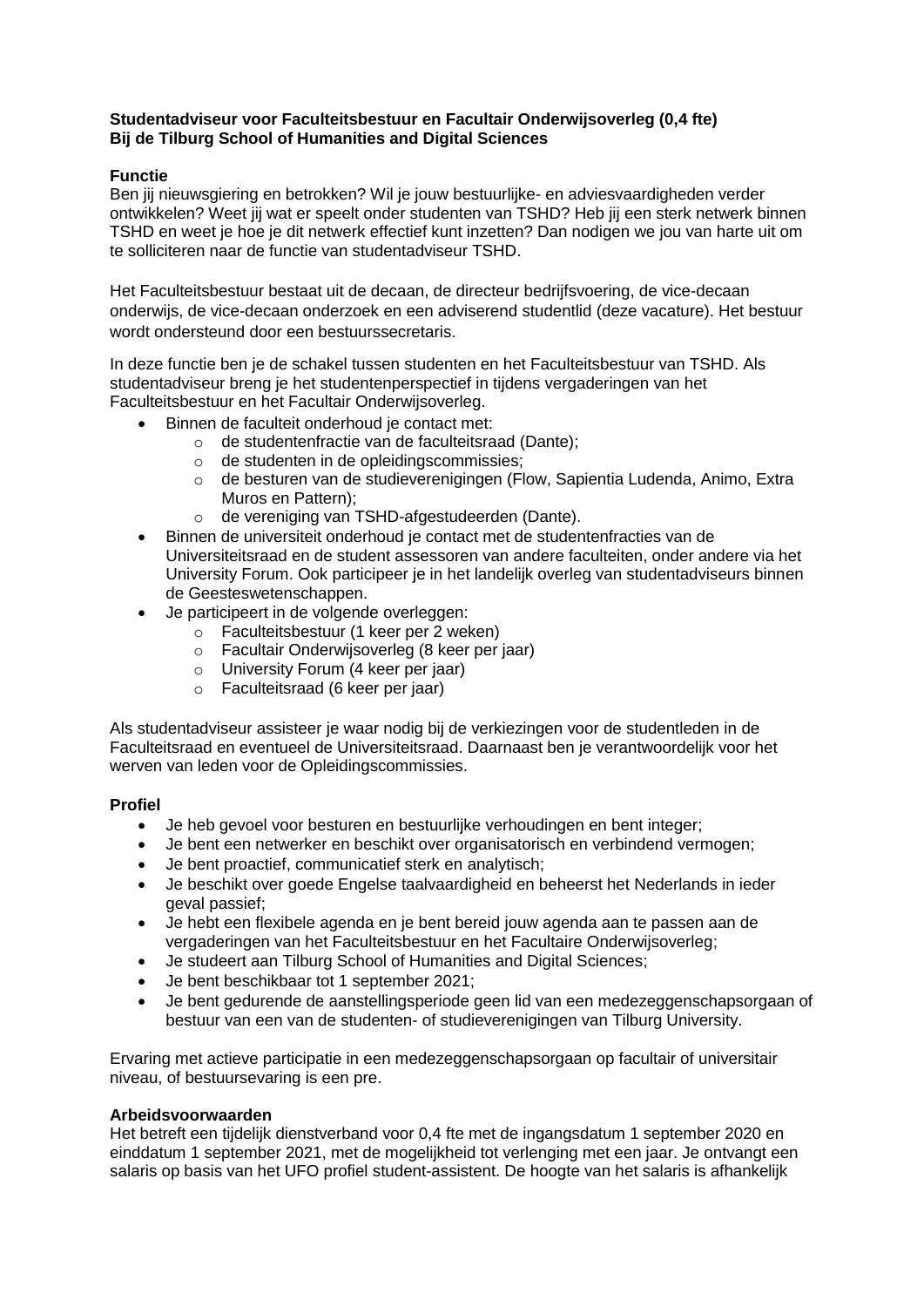van het behaalde aantal ECTS. Een minimum van 60 behaalde ECTS is een voorwaarde om aangesteld te worden als student-assistent. Daarnaast bieden we je prima secundaire arbeidsvoorwaarden, zoals een eindejaarsuitkering en een keuzemodel arbeidsvoorwaarden.

### **Informatie en sollicitatie**

Meer informatie over deze functie kun je inwinnen bij de huidige studentadviseurs of de bestuurssecretaris van TSHD:

- Studentadviseur Faculteitsbestuur: David Bleijlevens [\(studentassessor\\_board@tilburguniversity.edu\)](mailto:studentassessor_board@tilburguniversity.edu)
- Studentadviseur Facultair Onderwijsoverleg: Isabelle Lier [\(studentassessor\\_education@tilburguniversity.edu\)](mailto:studentassessor_education@tilburguniversity.edu)
- **Bestuurssecretaris TSHD:** Elke van Cassel [\(e.vancassel@tilburguniversity.edu\)](mailto:e.vancassel@tilburguniversity.edu)

Je sollicitatie, inclusief sollicitatiebrief en CV als bijlagen, kun je sturen aan Isabelle Lier. Je sollicitatiebrief en CV dienen **uiterlijk 1 mei 2020** te zijn binnengekomen. Gesprekken met kandidaten vinden plaats in de week van 11 mei 2020.

# **Tilburg School of Humanities and Digital Sciences**

Tilburg School of Humanities and Digital Sciences (TSHD) verricht wetenschappelijk onderzoek en onderwijs op het vlak van de Communicatie- en Informatiewetenschappen, Artificial Intelligence, Filosofie, Taal- en Cultuurstudies en Liberal Arts and Sciences. Meer informatie over de faculteit vind je op de [website.](https://www.tilburguniversity.edu/nl/over/schools/tshd)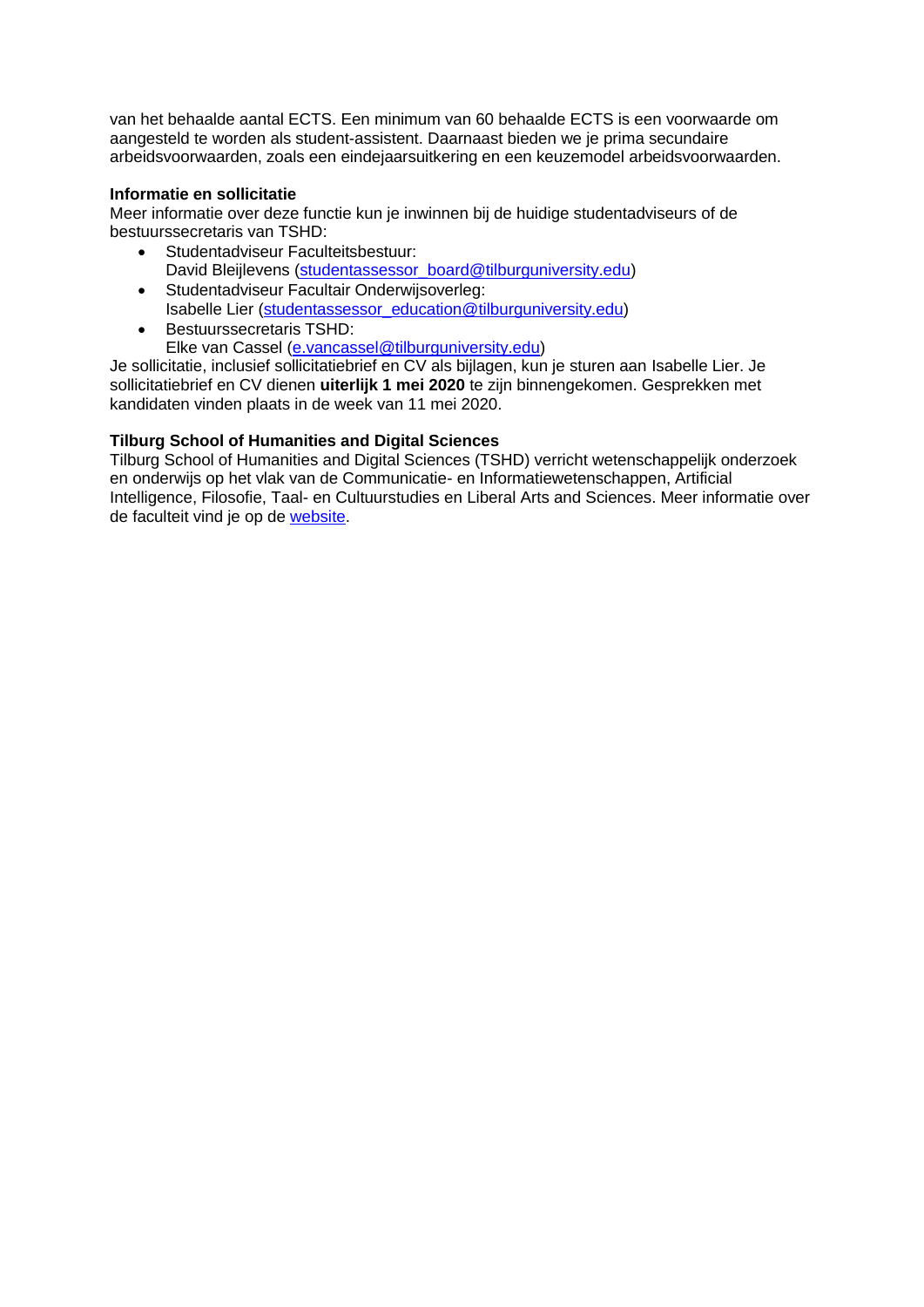## **Student advisor for School Board and Education Consultation (0.4 fte) At the Tilburg School of Humanities and Digital Sciences**

## **Function**

Are you inquisitive and involved? Would you like to further develop your managerial and advisory skills? Do you know what is going on among TSHD students? Do you have a strong network within TSHD and do you know how to use this network effectively? Then we warmly invite you to apply for the position of student advisor TSHD.

The School Board consists of the dean, the director of business operations, the vice-dean of education, the vice-dean of research and an advisory student member (this vacancy). The board is supported by a executive secretary.

In this position you are the link between students and the School Board of TSHD. As a student advisor, you introduce the student perspective at meetings of the School Board and the Education Consultation.

- Within the School, you maintain contact with:
	- $\circ$  the student party on the School Council (Dante);
	- o the students in the Program Committees;
	- o the boards of the student associations (Flow, Sapientia Ludenda, Animo, Extra Muros and Pattern);
	- o the association of TSHD graduates (Dante).
- Within the university, you maintain contact with the student parties on the University Council and the student assessors of other Schools, through University Forum. You also participate in the national consultations of student advisors within the Humanities.
- You participate in the following consultations:
	- o Faculty board (once every 2 weeks)
	- o Education Consultation (8 times a year)
	- o University Forum (4 times a year)
	- o School Council (6 times a year)

As a student advisor you will also assist, where necessary, in the elections for student members of the School Council and possibly the University Council. In addition, you are responsible for recruiting members for the Program Committees.

#### **Profile**

- You have a feeling for governance and managerial relationships and you act with integrity;
- You are a networker and have strong organizational skills;
- You are proactive, communicatively strong and analytical;
- You have good English language skills and you have at least a passive command of Dutch;
- You have a flexible agenda and you are prepared to adapt your agenda to the meetings of the School Board and the Education Consultation;
- You study at Tilburg School of Humanities and Digital Sciences;
- You are available until 1 September 2021;
- During the term of appointment, you will not be a member of a representative body or board of one of Tilburg University's student or study associations.

Experience with active participation in a representative body at school or university level, or experience on the board of an association is an advantage.

#### **Terms and conditions of employment**

This is a temporary employment contract for 0.4 FTEs with a starting date of 1 September 2020 and an end date of 1 September 2021, with the possibility of extension by one year. You will receive a salary based on the UFO profile student-assistant. The amount of the salary depends on the number of ECTS obtained. A minimum of 60 obtained ECTS is a condition to be appointed